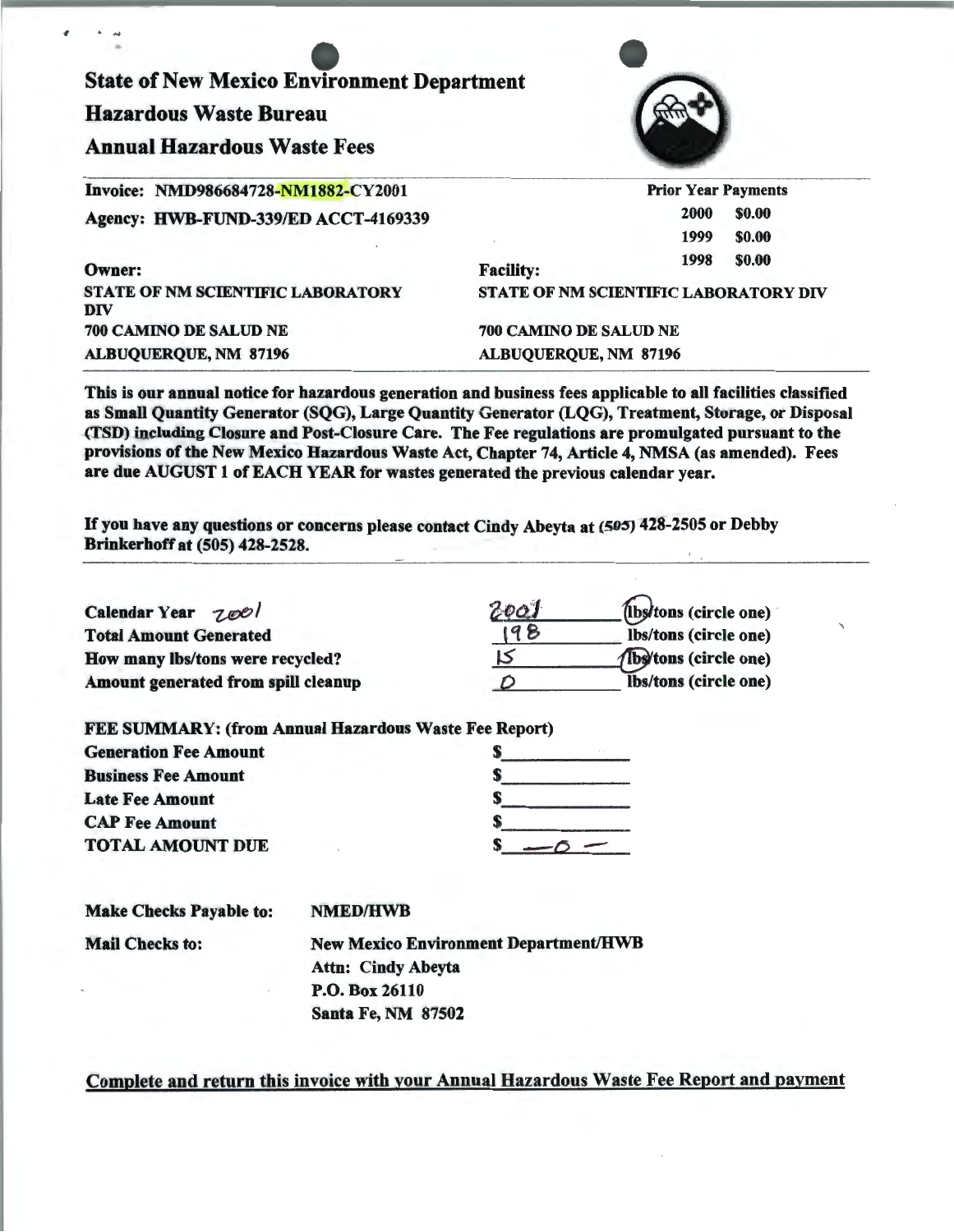|                                                   | NEW MEXICO ENVIRONMENT DEPARTMENT 3741576                                                                                                                                                                                                                                                                                                                                                                       | <b>HAZARDOUS WASTE BUREAU</b> | 789<br><b>RECEIVED</b><br>56<br><b>JUN 2002</b> |  |
|---------------------------------------------------|-----------------------------------------------------------------------------------------------------------------------------------------------------------------------------------------------------------------------------------------------------------------------------------------------------------------------------------------------------------------------------------------------------------------|-------------------------------|-------------------------------------------------|--|
|                                                   | <b>ANNUAL HAZARDOUS WASTE FEE REPORT MMED Hazardous</b>                                                                                                                                                                                                                                                                                                                                                         |                               | Waste Bureat                                    |  |
|                                                   | Note: Complete and return this report with your invoice and payment                                                                                                                                                                                                                                                                                                                                             |                               |                                                 |  |
| Nash (Cler                                        |                                                                                                                                                                                                                                                                                                                                                                                                                 | EE SALE FANGULA SALAN DI D    |                                                 |  |
|                                                   | Facility Name: State of NM Scientific Laboratory                                                                                                                                                                                                                                                                                                                                                                |                               | Avisian                                         |  |
|                                                   | EPA Identification Number: NMD 986684728                                                                                                                                                                                                                                                                                                                                                                        | Phone: $841 - 2500$           |                                                 |  |
| <b>Facility Address:</b>                          |                                                                                                                                                                                                                                                                                                                                                                                                                 |                               |                                                 |  |
|                                                   | 700 Comino de Salud NE                                                                                                                                                                                                                                                                                                                                                                                          |                               |                                                 |  |
| <b>Mailing Address:</b>                           |                                                                                                                                                                                                                                                                                                                                                                                                                 |                               |                                                 |  |
| of the particular for<br><b>Facility Contact:</b> | $\mathcal{N}$ $\mathcal{N}$ $\mathcal{N}$ $\mathcal{N}$                                                                                                                                                                                                                                                                                                                                                         |                               |                                                 |  |
| <b>Title:</b>                                     |                                                                                                                                                                                                                                                                                                                                                                                                                 | . Water Chamist.              |                                                 |  |
| <b>Reporting Date:</b>                            |                                                                                                                                                                                                                                                                                                                                                                                                                 |                               |                                                 |  |
|                                                   | The New Mexico Hazardous Waste Generation Fee is comprised of two parts: a Business Fee and a<br>Generation Fee. The Business Fee is determined by your generator status and the Generation Fee is<br>determined by the amount of non-recycled hazardous waste, which is generated by the facility. It is<br>important to note that your generator status is determined by adding the recycled and non-recycled |                               |                                                 |  |

٠

₽

Detailed regulations covering the annual hazardous waste fees are defined at 20.4.3 NMAC.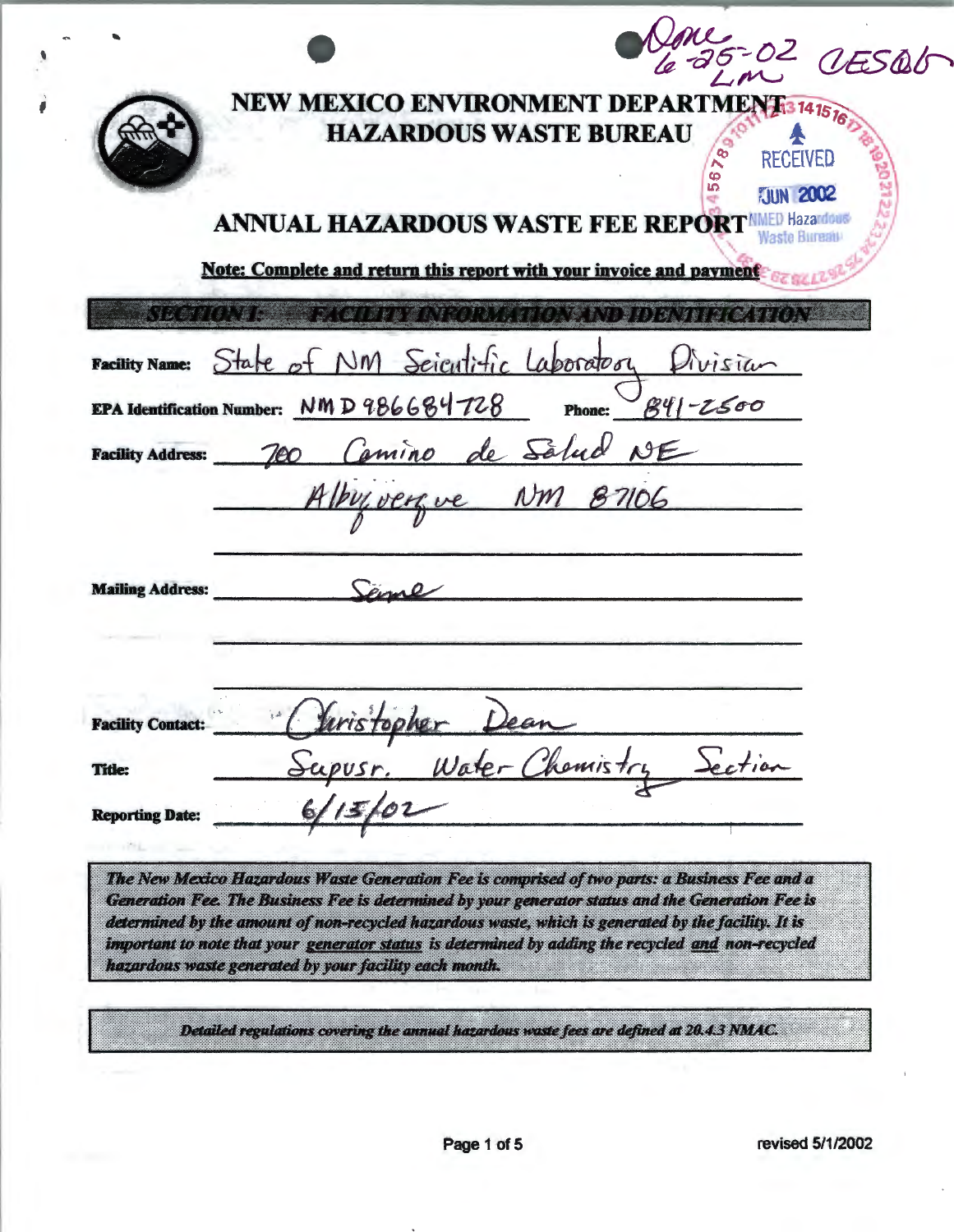#### **ANNUAL GENERATION CALCULATIONS** *SECTION II:*

To calculate the annual waste generation amounts, use the schedule below. Enter the total pounds of hazardous waste generated per month and then subtract the pounds of recycled hazardous waste per month. The difference is the amount of non-recycled hazardous waste generated.

|                      |                                      | <b>Calendar Year:</b> |               |     |                        |  |
|----------------------|--------------------------------------|-----------------------|---------------|-----|------------------------|--|
| <b>Month</b>         | <b>Total Hazardous</b><br>Waste (lb) |                       | Recycled (lb) |     | Non-Recycled<br>$(lb)$ |  |
| January              | 16.5                                 |                       |               |     |                        |  |
| February             |                                      |                       |               | $=$ |                        |  |
| March                |                                      |                       |               | $=$ |                        |  |
| April                |                                      |                       |               | $=$ |                        |  |
| May                  |                                      |                       |               | $=$ |                        |  |
| June                 |                                      |                       |               | ≕   |                        |  |
| July                 |                                      |                       |               | ≐   |                        |  |
| August               |                                      |                       |               | ≕   |                        |  |
| September            |                                      |                       |               | $=$ |                        |  |
| October              |                                      |                       |               | $=$ |                        |  |
| November             |                                      |                       |               |     |                        |  |
| December             |                                      |                       |               | $=$ |                        |  |
| <b>Annual Totals</b> | 98                                   |                       |               |     | 83                     |  |

*SECTION III:*  **GENERATION STATUS DETERMINATION** 

Determine your generator status using the largest amount of total hazardous waste generated during any one calendar month (from first column in Section II).

### *GENERATOR STATUS:*

**POST** of Trium

- \* If you generate 220 lbs (100 kg) or less of hazardous waste (recycled and non-recycled) in any one month, you are a Conditionally Exempt Small Quantity Generator (CESQG).
- If you generate more than 220 lbs (100 kg) but less than 2,206 lbs (1,000 kg) of hazardous waste<br>\* (recycled and non-recycled) in any one month, you are a Small Quantity Generator (SQG).
- 
- If you generate more than 2,205 lbs (1,000 kg) of hazardous waste (recycled and non-recycled) in any one month, you are a Large Quantity Generator (LQG).

## NOTE: IF YOU ARE A CESOG, YOU DO NOT OWE ANY FEES. PLEASE COMPLETE THE CERTIFICATION SECTION OF THIS FORM AND RETURN TO OUR OFFICE.

..

f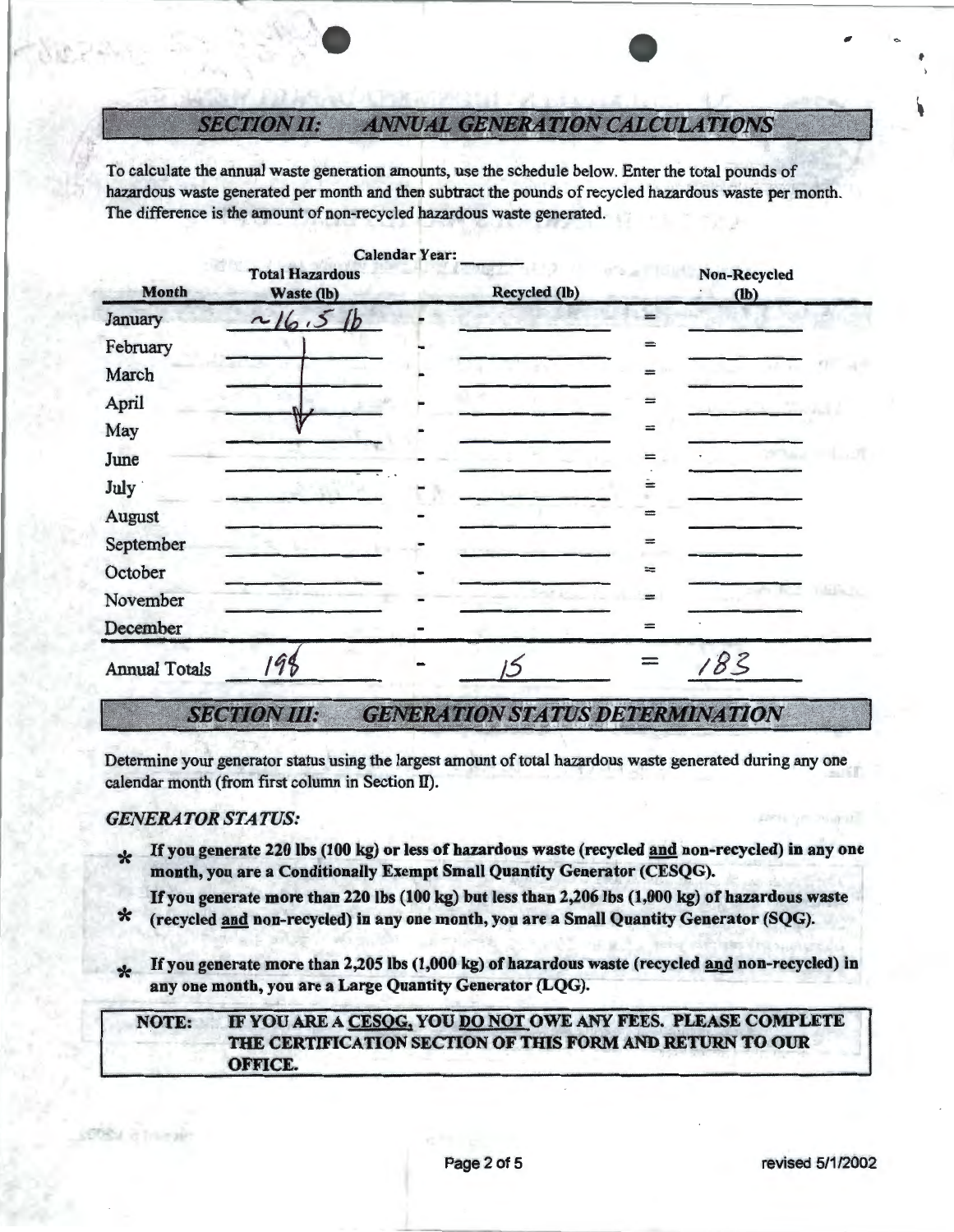**SECTION IV: BUSINESS FEES** 

.. I

> Based on the generator status determined from Section III, check the appropriate category for this facility and pay the appropriate Business Fee.

> > Conditional Exempt Small Quantity Generator 1 no fees due<br>
> > Small Quantity Generator 5 200.00 Conditional Exempt Small Quantity Generator<br>
> > Small Quantity Generator<br>
> > Large Quantity Generator<br>  $\overline{\phantom{25.2500000}}$ <br>
> > S2,500.00

# **SECTION V: ANNUAL GENERATION FEES**

- 1. Conditionally Exempt Small Quantity Generators do not owe any annual generator fees.
- 2. Small Quantity Generators shall pay the following fees based on the average monthly amount of non-recycled hazardous waste generated.

Annual total non-recycled hazardous waste from Section II divided by twelve equals monthly average

 $lb / 12 =$  pounds per month 1 - 500 pounds/month 501 - 1,000 pounds/month 1,001 - 2,205 pounds/month  $\frac{\text{100.00}}{\text{100.00}}$  $\frac{\text{3} \times 100.00}{\text{5} \times 250.00}$ 

If  $\leq$  2,206 pounds/month, enter appropriate fee:  $\qquad$  \$

3. Large Quantity Generators at a site shall pay the following fees for non-recycled hazardous waste generated for the reporting year, if both hazardous waste and hazardous wastewater were generated at the site, the generator must determine the amounts for each to calculate the fee. Use the following fee schedules for these calculations.

a.  $$ 0.01$  per pound of non-recycled hazardous waste generated at the site.<br>pounds for the reporting year  $X$  \$ 0.01 = \$ and b. \$ 0.0 I per ton of wastewater designated a hazardous waste solely because it exhibits a hazardous characteristic. tons for reporting year  $X$  \$ 0.01 = ------ Total LQG annual fee  $(a + b) =$  \$ --------

1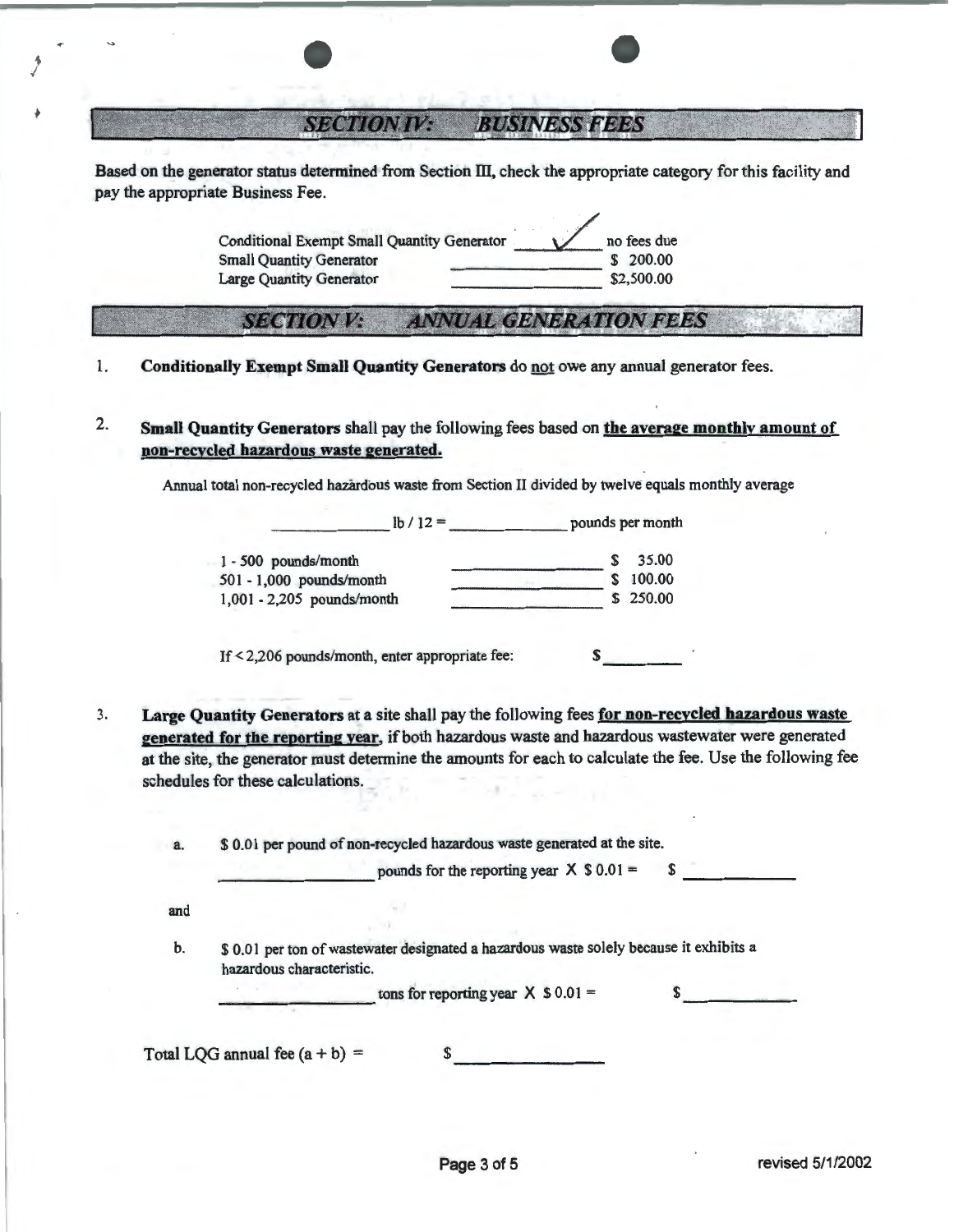**SECTION VI: PAST DUE FEES** 

Fees owed for previous years are calculated the same as above and are then multiplied by 1%. The sum of the annual business fee (Section IV) and the generation fee (Section V) are **multiplied** by the number of months that the fee is past due:

Business Fee  $+$  Generation X 1% X Number of months past due  $=$  Late Fee

Example:  $(S200 + S35)$  X 0.01 X 10 Months = \$23.50

This late fee is added to the business fee, the generation fee, and the administration charge of \$100 to determine the total past due fee owed for that year:

Business Fee + Generation + Late Fee + \$100 = Total Past Due Fee

Example:  $$200.00 + $35.00 + $23.50 + $100.00 = $358.50$ 

If you are paying past due fees for multiple years, you pay the administration charge one time only. The fees for each year are due on Agust 1st of the following year.

Example: Fees for 2000 were due on August 1, 2001. Please calculate past due fees and enter them below:

| <b>1996 Fees</b>                   |    |        |
|------------------------------------|----|--------|
| <b>1997 Fees</b>                   |    |        |
| <b>1998 Fees</b>                   | P. |        |
| <b>1999 Fees</b>                   |    |        |
| <b>2000 Fees</b>                   |    |        |
| Administrative Fee                 |    | 100.00 |
| <b>Total Past Due Fees Owed</b>    |    |        |
| THE R. P. LEWIS CO., LANSING MICH. |    |        |

#### *SQCTION VII: CAfFEE5*

CAP Fees: The aggregate amount of annual generation and business fees to be paid per person [as defined at 20.4.3.107(B)(12) NMAC] for any year based on this Part (20.4.3 NMAC) shall be limited to:

| One facility             | \$35,000.00 |
|--------------------------|-------------|
| Two facilities           | \$50,000.00 |
| Three or more facilities | \$65,000.00 |

If your facility generates non-recycled hazardous waste in amounts which will result in a total fee greater than the amounts given in the above table, you only pay the CAP Fee indicated. These CAP Fees does not apply to late fees.